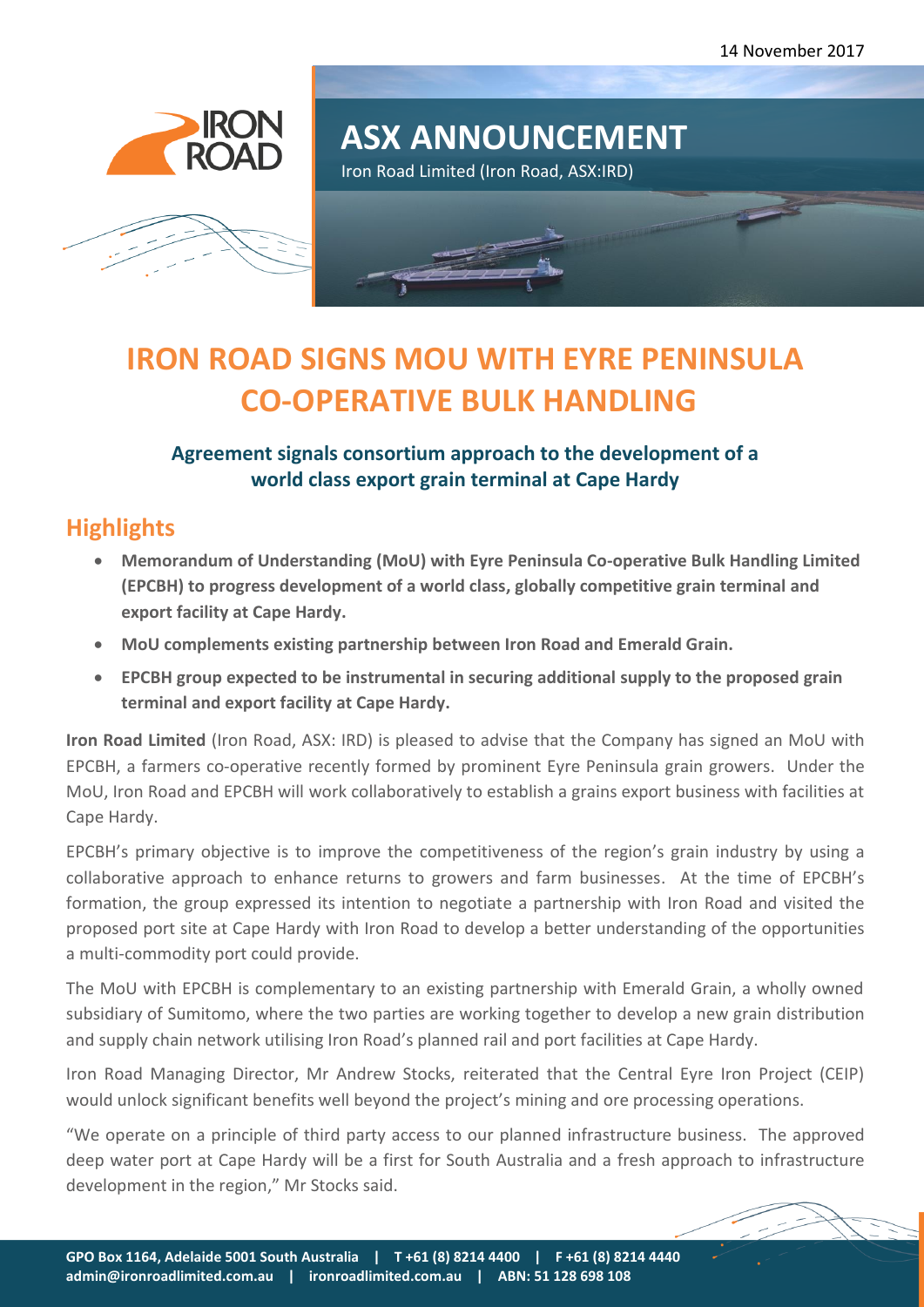"Our ongoing partnership with Emerald Grain, now complemented by EPCBH, will also ensure maximum benefit for local communities and the region.

"We believe the development of multi-user facilities with cross commodity access for other industries, such as grain, will open up substantial additional export and import opportunities and maximise benefits at regional and state levels. To this end Regional Development Australia Whyalla and Eyre Peninsula, on behalf of Iron Road, recently called for preliminary expressions of interest for export, import and other opportunities at the proposed Cape Hardy port.

"We welcome the partnership with EPCBH and look forward to working with them and others to advance this exciting part of the project," Mr Stocks said.

EPCBH's spokesperson Mr Bruce Heddle said the purpose of EPCBH is to pursue opportunities that may arise from the proposed development of Iron Road's new port facility at Cape Hardy, for the benefit of co-op members as well as the broader community. The MoU with Iron Road signifies a concerted effort to work collaboratively with Iron Road with a view to positively impacting the grain industry across the Eyre Peninsula," Mr Heddle said.

**- ENDS -**

#### **For further information, please contact:**

Andrew Stocks, Managing Director Shane Murphy Iron Road Limited **FTI** Consulting Tel: +61 8 8214 4400 Tel: +61 8 9485 8888 Email: [admin@ironroadlimited.com.au](mailto:admin@ironroadlimited.com.au) Email: [shane.murphy@fticonsulting.com](mailto:shane.murphy@fticonsulting.com)

#### **Or visi[t www.ironroadlimited.com.au](http://www.ironroadlimited.com.au/)**